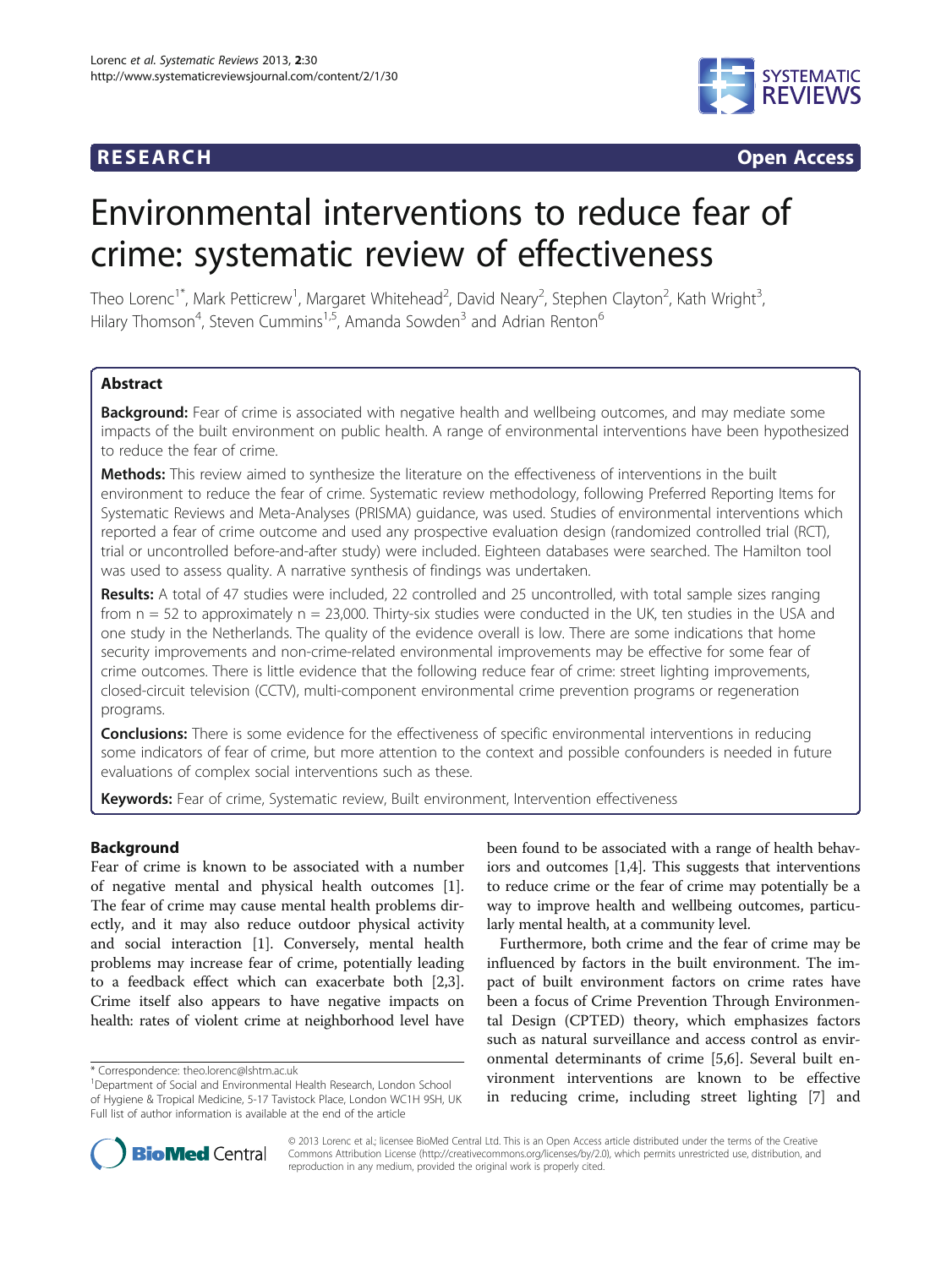environmental programs for robbery prevention in retail settings [[8\]](#page-8-0). Fear of crime is also associated with environmental factors such as litter, graffiti and patterns of land use (for example residential versus non-residential) [[1\]](#page-8-0). Combining these pathways, it appears that crime and the fear of crime may mediate the effects of the physical environment on public health [\[9](#page-8-0)].

Thus, interventions involving changes to the physical environment may be a promising way to address fear of crime, and the broader health and wellbeing impacts of crime. The built environment has been identified as a key locus of intervention to reduce health inequalities by addressing 'upstream' social determinants of health outcomes [[10](#page-8-0)]. That is, environmental changes can help to address the macro-level determinants of health behaviors, not only in disadvantaged areas, but also across the population as a whole. However, this point has received less attention in the field of crime prevention [\[11](#page-8-0)]. (Indeed, in criminology a focus on physical environmental factors has arguably been associated with the opposite shift, away from the upstream determinants of crime and towards individual-level situational determinants.) Therefore, focusing on environmental interventions also helps to bridge the hitherto largely distinct fields of public health and crime prevention. The aim of this review was to synthesize the evidence of the effectiveness of environmental interventions on fear of crime.

# Methods

The protocol for the review is available on the National Institute for Health Research (NIHR) Public Health Research (PHR) Programme website: [http://www.phr.nihr.](http://www.phr.nihr.ac.uk/funded_projects/09_3000_14.asp) [ac.uk/funded\\_projects/09\\_3000\\_14.asp.](http://www.phr.nihr.ac.uk/funded_projects/09_3000_14.asp) The review was conducted according to Preferred Reporting Items for Systematic Reviews and Meta-Analyses (PRISMA) guidance [\(www.prisma-statement.org/\)](http://www.prisma-statement.org/).

# Search strategy and inclusion criteria

The following databases were searched: Applied Social Sciences Index and Abstracts (ASSIA), Cumulative Index to Nursing and Allied Health Literature (CINAHL), Conference Proceedings Citation Index, Criminal Justice Abstracts, Dissertation Abstracts, EconLit, Embase, Education Resources Information Center (ERIC), Health Management Information Consortium (HMIC), Inside Conferences, MEDLINE, National Criminal Justice Reference Service (NCJRS), PsycINFO, Science Citation Index, Social Policy and Practice, Social Sciences Citation Index, Sociological Abstracts, and Urban Studies Abstracts. Searches were conducted between November 2010 and January 2011. All sources were searched from inception to the most current records, without date or language restrictions. Terms used in the search included terms for fear of

crime, crime, antisocial behaviour, and factors and interventions in the built environment. The full MEDLINE search strategy can be found in web-only Additional file [1](#page-8-0) (searches for other databases used a modified form of the MEDLINE search strategy). In addition, we also searched Google and Google Scholar; scanned the reference lists of included studies; searched websites of various government bodies, research groups and other relevant organizations; and consulted the review Advisory Group.

Inclusion criteria were as follows: 1. intervention involving a substantial change to the built environment; 2. study reporting data on any fear of crime-related outcome, including perceptions or feelings of safety, estimations of one's own risk, worry about specific crimes or crime in general, or any other crime-related affective outcome or crime-related avoidance behaviors; 3. prospective intervention evaluation of any design, including randomized controlled trials (RCTs), trials and uncontrolled before-and-after studies (with non-randomized studies required to report outcome data both before and after the intervention); and 4. study conducted in a country which is a current member of the Organization for Economic Co-operation and Development (OECD).

An initial sample of 10% of abstracts was screened by two reviewers independently and differences resolved by discussion. The remainder of the abstracts was screened by one reviewer alone. At full-text screening stage, 50% of the included studies were screened by two reviewers independently.

# Data extraction and quality assessment

Data were extracted from the studies using a standardized form, which included information on the context and setting of the study, population, methodology and findings. Data extraction and quality assessment for all studies were carried out by a single reviewer and a sample was double-checked in detail by a second reviewer.

Quality assessment for the effectiveness review was carried out using a version of the Hamilton tool [[12\]](#page-8-0), as modified by Thomson et al. [\[13](#page-8-0)]. This tool includes six domains: selection bias, study design, confounders, blinding, data collection, and withdrawals and dropouts. These domains were used to produce an overall quality rating: A (high quality), B (medium quality) or C (low quality), using the algorithm set out in web-only Additional file [2](#page-8-0).

# Data synthesis

Data were synthesized narratively according to intervention type. Studies were not excluded based on their quality ratings, but more emphasis was placed on higher quality studies when reporting and interpreting the results. Meta-analysis was not carried out, owing to the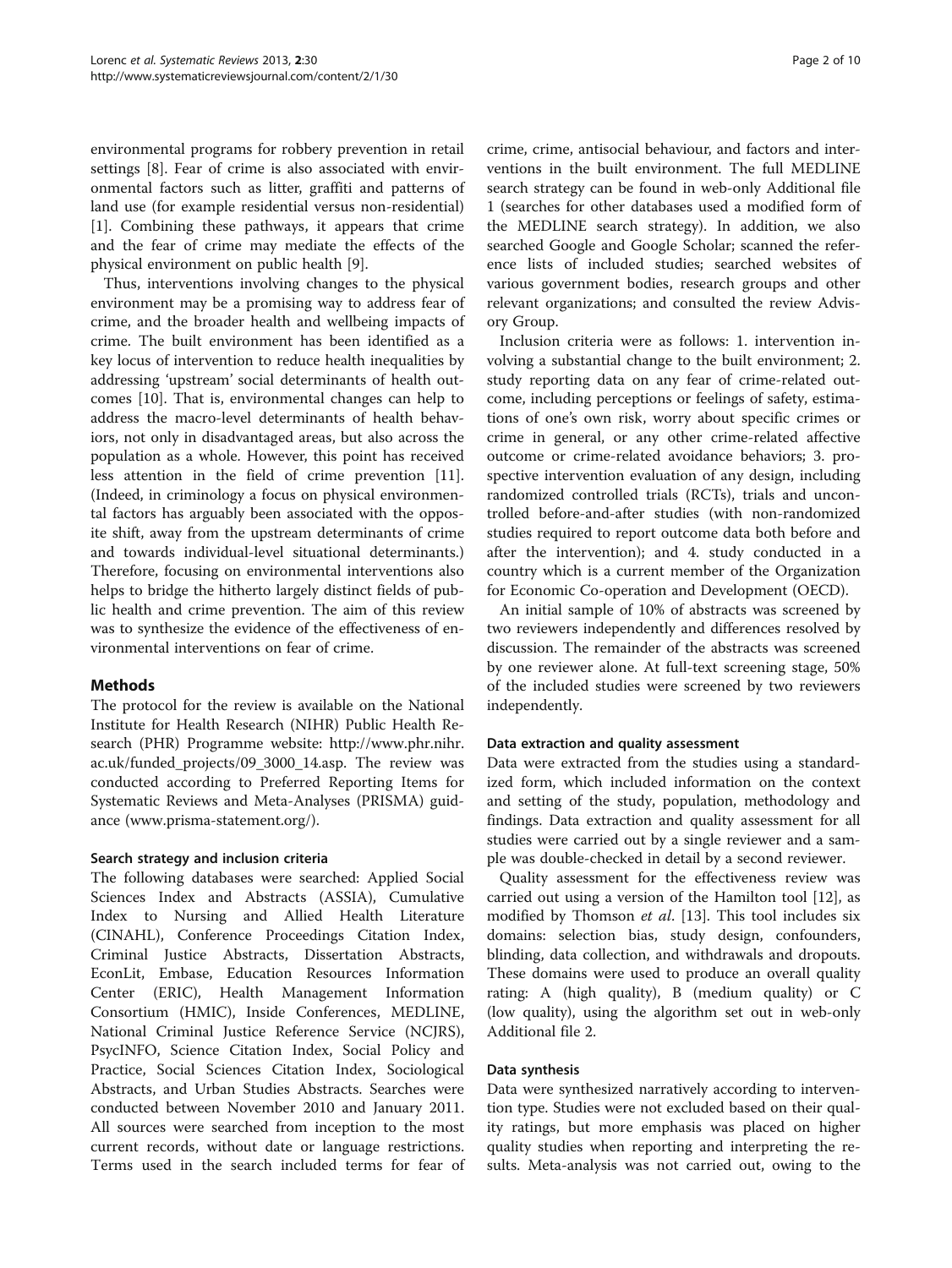substantive and methodological heterogeneity of the studies. Since many studies measure several distinct fear of crime outcomes, an indicative quantitative summary measure was developed. We standardized all measures to a 0 to 100 scale, inverted where necessary so that substantively positive findings (for example reduced fear or increased perceived safety) were expressed in the same direction (as a positive number). We then calculated a median effect size across all relevant outcomes for each study, expressing relative changes for studies using controlled designs (the difference of baseline and post-test differences between intervention and comparison group) and within-group changes for studies using uncontrolled designs (the difference between pre- and post-intervention). We also extracted data on population subgroups (age, gender, ethnicity and socioeconomic status) and conducted a separate narrative synthesis of these data to identify any equity implications.

# Results

## Flow of literature through the review

Figure 1 shows the flow of literature through the review. Forty-seven studies were included in the review.

# Intervention content and quality assessment

Table [1](#page-3-0) shows the quality ratings assigned to the studies, the study designs used and a brief description of the content of the intervention.

Sample size indicates sample at baseline in intervention and control groups, or total for non-comparative

studies; 'total' shown for comparative studies where only total sample size is reported. Follow-up shows time from completion of intervention to latest outcome measurement for which data are available, except studies marked  $\ddot{\phantom{0}}$ a which indicates follow-up measured from the start of the intervention. Quality ratings: A, high quality; B, medium quality; C, low quality. CBA(S), controlled before-and-after study with same participants before and after; CBA(D+), controlled before-and-after study with different participants before and after, and with no evidence of change in population; CBA(D−), controlled before-and -after study with different participants before and after, and with some evidence of change in population; CCTV, closed-circuit television; CPTED, Crime Prevention Through Environmental Design; I/C, intervention/control group; NR, not reported; RCT, randomized controlled trial; UBA(D), uncontrolled (single-group) before-and -after study with different participants before and after; UBA(S), uncontrolled (single-group) before-and-after study with same participants before and after.

As shown in Table [1](#page-3-0), seven categories of interventions were distinguished: 1. Home security improvements (some of these interventions also included other components); 2. installation or improvement of street lighting; 3. installation of closed-circuit television (CCTV) systems; 4. multi-component interventions for crime prevention (most focused on public areas); 5. housing improvement and relocation; 6. area-based regeneration initiatives (involving a broad range of components); and 7. small-scale environmental improvements in public

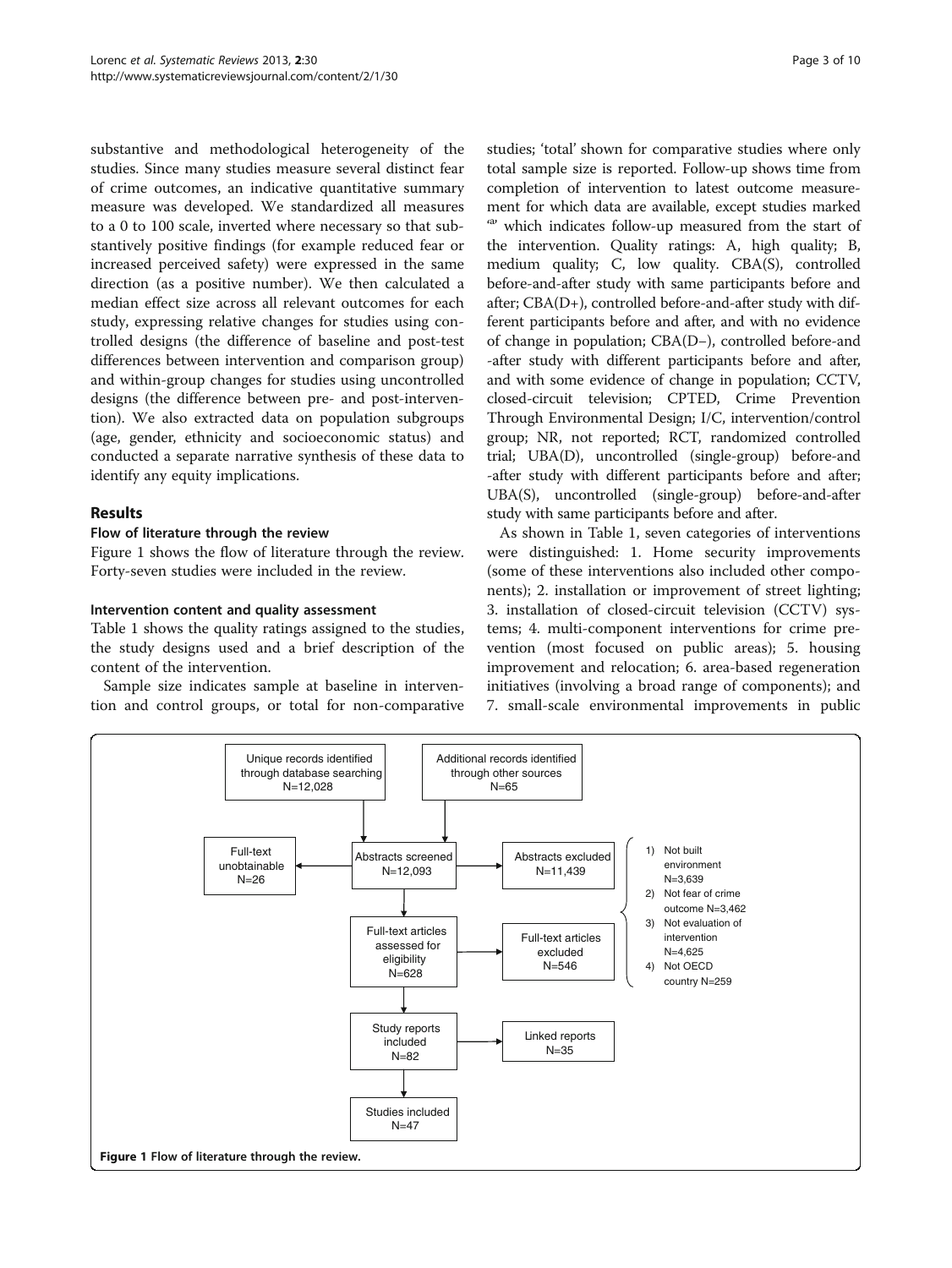| <b>First author</b><br>[reference(s)]                                | Design        | Sample<br>size (I/C) | Follow-up            | Quality<br>rating | Location                         | Intervention content                                                                                                                        |
|----------------------------------------------------------------------|---------------|----------------------|----------------------|-------------------|----------------------------------|---------------------------------------------------------------------------------------------------------------------------------------------|
| Category 1. Home security improvements                               |               |                      |                      |                   |                                  |                                                                                                                                             |
| Allatt [14,15]                                                       | CBA(S)        | 338/322              | 1 year               | Α                 | Newcastle and<br>Gateshead, UK   | Improvement of residential security<br>on deprived housing estates                                                                          |
| Brownsell [16]                                                       | CBA(S)        | 24/28                | 5 years              | Α                 | UK, location NR                  | Telecare package in sheltered housing<br>for older people                                                                                   |
| Halpern [17]                                                         | UBA(S)        | 55                   | 3 years <sup>a</sup> | C                 | UK, location NR                  | Comprehensive renovation program on<br>housing estate, with emphasis on security                                                            |
| Matthews [18]                                                        | UBA(D)        | 636                  | 1 year <sup>a</sup>  | C                 | Leicester, UK                    | Multi-component crime reduction strategy,<br>including residential security and social<br>components                                        |
| Matthews [19]                                                        | UBA(D)        | 907                  | 1 year <sup>a</sup>  | C                 | Leicester, UK                    | Similar to Matthews [18]                                                                                                                    |
| Category 2. Installation or improvement of street lighting           |               |                      |                      |                   |                                  |                                                                                                                                             |
| Atkins [20]                                                          | CBA(S)        | 248/131              | 2 months             | Α                 | UK                               | Wandsworth, London, Improvement of street lighting                                                                                          |
| Bainbridge [21]                                                      | UBA(S)        | 468                  | 1 year               | Β                 | Birmingham, UK                   | Improvement of street lighting                                                                                                              |
| Barr [22]                                                            | UBA(S)        | 229                  | 2 months             | C                 | Manchester, UK                   | Improvement of street lighting                                                                                                              |
| Burden [23]                                                          | UBA(D)        | <b>NR</b>            | <b>NR</b>            | C                 | Leeds, UK                        | Improvement of street lighting                                                                                                              |
| Davidson [24]                                                        | UBA(S)        | 251                  | 6 weeks              | C                 | Hull, UK                         | Improvement of street lighting                                                                                                              |
| Herbert [25,26]                                                      | UBA(S)        | 154                  | 2 months             | $\subset$         | Cardiff, UK                      | Improvement of street lighting                                                                                                              |
| Knight [27]                                                          | UBA(S)        | 125                  | 3 weeks              | C                 | St Helens, UK                    | Change of street lighting from yellow<br>to white lights                                                                                    |
| Painter [28,29]                                                      | UBA(D)        | 207                  | 6 weeks              | $\subset$         | North London, UK                 | Improvement of street lighting                                                                                                              |
| Painter [29,30]                                                      | UBA(D)        | 143                  | 6 weeks              | $\subset$         | East London, UK                  | Improvement of street lighting                                                                                                              |
| Painter [29,31]                                                      | UBA(S)        | 263                  | 13 months            | B                 | West London, UK                  | Improvement of street lighting                                                                                                              |
| Painter [32]                                                         | CBA(S)        | 431/443              | 1 year               | Α                 | Dudley, UK                       | Improvement of street lighting                                                                                                              |
| Painter [33]                                                         | CBA(S)        | 317/88               | 11 months            | А                 | Stoke-on-Trent, UK               | Improvement of street lighting                                                                                                              |
| Painter [34]                                                         | CBA(S)        | 140/167              | 1 year               | Α                 | Dudley, UK                       | Same intervention as Painter [32]                                                                                                           |
| Payne [35]                                                           | UBA(S)        | 228                  | <1 year              | C                 | Rugby, UK                        | Improvement of street lighting                                                                                                              |
| Vamplew [36]                                                         | UBA(D)        | 820                  | <1 month             | $\subset$         | Middlesbrough, UK                | Improvement of street lighting                                                                                                              |
| Vrij [37]                                                            | UBA(D)        | 160                  | 1 week               | C                 | Enkhuizen, the<br>Netherlands    | Brighter bulbs and installation of<br>one extra lamppost                                                                                    |
| Category 3. Installation of closed-circuit television (CCTV) systems |               |                      |                      |                   |                                  |                                                                                                                                             |
| Brown [38]                                                           | UBA(D)        | 699                  | 1 year               | C                 | Birmingham, UK                   | Installation of 12 CCTV cameras<br>in city centre                                                                                           |
| Ditton [39]                                                          |               | CBA(D+) 1.018 total  | 15 months            | C                 | Glasgow, UK                      | Installation of 32 CCTV cameras<br>in city centre                                                                                           |
| Gill [40,41]                                                         |               | CBA(D-) 4,427/2,099  | 1 year               | C                 | Several locations,<br>England    | Installation of nine different CCTV systems,<br>four in town/city centers, five in<br>residential areas                                     |
| Musheno [42]                                                         | CBA(D+) 32/29 |                      | 3 months             | C                 | New York City, NY,<br><b>USA</b> | CCTV in public housing project<br>with transmission<br>to residents' television sets                                                        |
| Squires [43]                                                         | UBA(D)        | 750                  | 8 months             | C                 | East London, UK                  | Installation of CCTV in town centre                                                                                                         |
| Squires [44]                                                         | UBA(D)        | 243                  | 1 year               | C                 | Brighton, UK                     | Installation of 10 CCTV cameras in<br>housing estate                                                                                        |
| Category 4. Multi-component interventions for crime prevention       |               |                      |                      |                   |                                  |                                                                                                                                             |
| Arthur Young &<br>Company [45,46]                                    | CBA(S)        | 920/150              | 2 years <sup>d</sup> | Α                 | Chicago, IL, USA                 | Multi-component intervention in a housing<br>estate (locks, security personnel, entry systems,<br>fencing, various social components)       |
| Baker [47]                                                           |               | CBA(D-) 124/337      | 6 months             | C                 | Pennsylvania, PA, USA            | Multi-component intervention in a park<br>(CCTV, fencing, lighting, locks, signage,<br>cleaning, community policing,<br>Neighborhood Watch) |

# <span id="page-3-0"></span>Table 1 Characteristics and quality ratings of the studies in the effectiveness review ( $n = 47$ )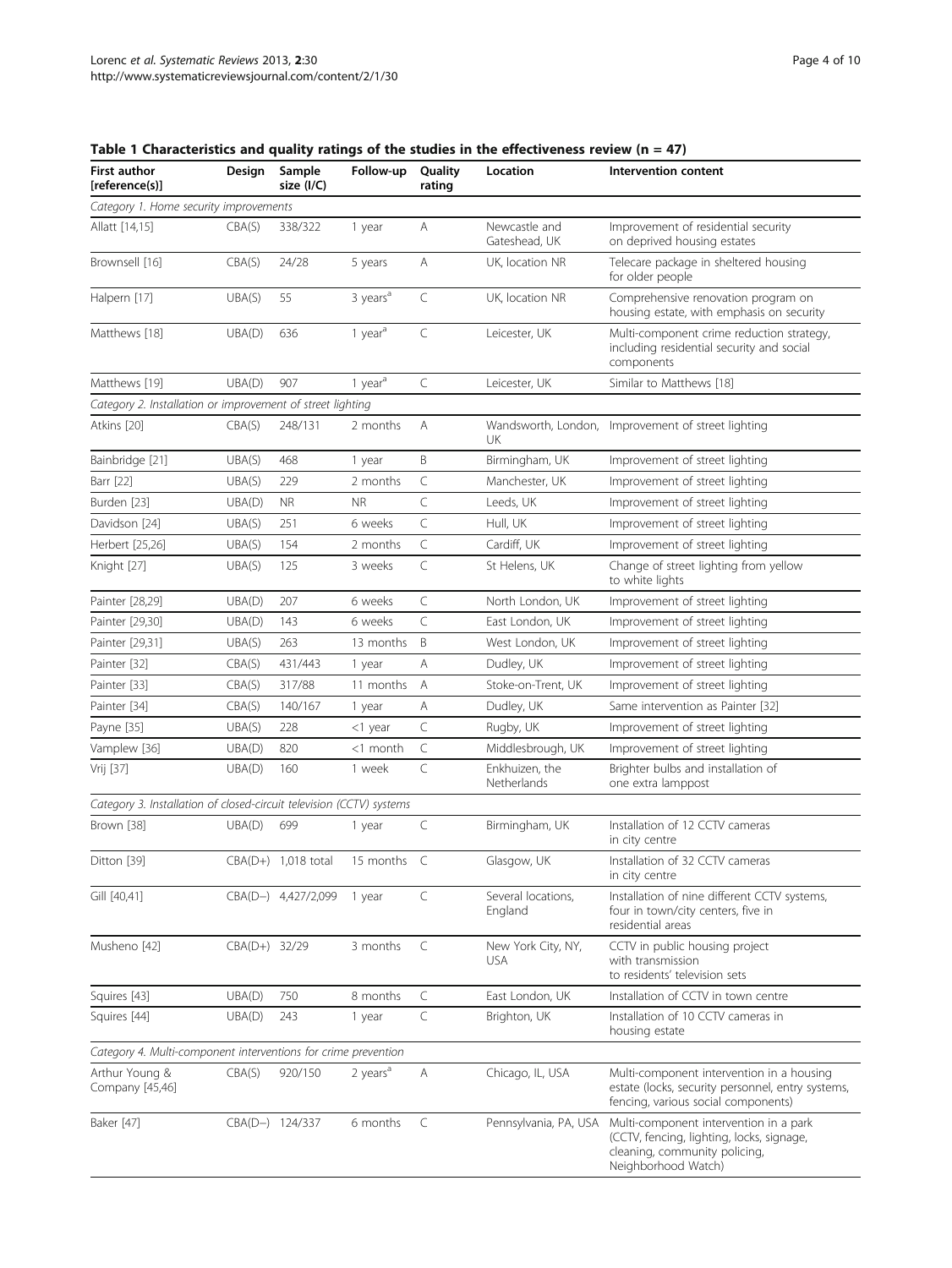| Donnelly [48,49]<br>UBA(D)<br>Dayton, OH, USA<br>191<br>5 years<br>C<br>community-oriented policing)<br>Felson [50]<br>UBA(D)<br>C<br>3,581<br>New York City, NY,<br>3 years<br><b>USA</b><br>Fowler [51-54]<br>CBA(D+) 93/798<br>C<br>Hartford, CT, USA<br>3 years<br>CBA(D-) 2,772 total<br>6 months<br>C<br>Broward County, FL,<br>Kaplan [55]<br><b>USA</b><br>fencing, alarms)<br>3 years <sup>a</sup><br>$\subset$<br>Kaplan [56-58]<br>UBA(D)<br>311<br>Portland, OR, USA<br>organization, social programs)<br>Mazerolle [59,60]<br>RCT<br>3 months<br>Β<br>Oakland, CA, USA<br>Approx.<br>199/199<br>enforcing building/housing codes<br>Unclear<br>C<br>London, UK<br>Webb [61]<br>Approx.<br>$CBA(D+)$<br>560/560<br>lighting, policing patrols)<br>Category 5. Housing improvement and relocation<br>CBA(S)<br>199/85<br>6 months<br>C<br>West London, UK<br>Barnes [62]<br>and relocating tenants to new,<br>improved housing<br>5 years <sup>a</sup><br>Blackman [63,64]<br>UBA(S)<br>C<br>Newcastle, UK<br>415<br>Critchley [65]<br>CBA(S)<br>200/207<br>Α<br>Liverpool, UK<br>1 year<br>(entry systems, CCTV, lighting)<br>3 years <sup>a</sup><br>$\subset$<br>Foster [66]<br>CBA(D-) 820/862<br>East London and Hull,<br>UK<br>GoWell [67,68]<br>CBA(D+) 6,008 total<br>2 years <sup>a</sup><br>C<br>Glasgow, UK<br>to minor renovation works<br>C<br>Nair [69]<br>UBA(S)<br>69<br>3 months<br>Glasgow, UK<br>including security improvements<br>Petticrew [70,71]<br>CBA(S)<br>334/389<br>Several locations,<br>2 years<br>Α<br>Scotland<br>new housing<br>Category 6. Area-based regeneration initiatives<br>6 years <sup>a</sup><br>А<br>Several locations,<br>Beatty [72-74]<br>CBA(S)<br>19,633/<br>4,000<br>England<br>$\mathsf C$<br>Rhodes [75]<br>3,459<br>5 years <sup>a</sup><br>Several locations,<br>UBA(S)<br>England<br>Category 7. Small-scale environmental improvements in public areas<br>Cohen [76]<br>$\subset$<br>CBA(D+) 1,535 total<br>3 to 14<br>South California, CA,<br>Improvements to public parks<br>months<br><b>USA</b><br>$\subset$<br>Durham, UK<br>Palmer [77]<br>UBA(D)<br>290<br>Unclear<br>Bus station repainted and graffiti |  |  |  |                                                                                                                                                                                           |
|--------------------------------------------------------------------------------------------------------------------------------------------------------------------------------------------------------------------------------------------------------------------------------------------------------------------------------------------------------------------------------------------------------------------------------------------------------------------------------------------------------------------------------------------------------------------------------------------------------------------------------------------------------------------------------------------------------------------------------------------------------------------------------------------------------------------------------------------------------------------------------------------------------------------------------------------------------------------------------------------------------------------------------------------------------------------------------------------------------------------------------------------------------------------------------------------------------------------------------------------------------------------------------------------------------------------------------------------------------------------------------------------------------------------------------------------------------------------------------------------------------------------------------------------------------------------------------------------------------------------------------------------------------------------------------------------------------------------------------------------------------------------------------------------------------------------------------------------------------------------------------------------------------------------------------------------------------------------------------------------------------------------------------------------------------------------------------------------------------------------------------------------------------------------------------------|--|--|--|-------------------------------------------------------------------------------------------------------------------------------------------------------------------------------------------|
|                                                                                                                                                                                                                                                                                                                                                                                                                                                                                                                                                                                                                                                                                                                                                                                                                                                                                                                                                                                                                                                                                                                                                                                                                                                                                                                                                                                                                                                                                                                                                                                                                                                                                                                                                                                                                                                                                                                                                                                                                                                                                                                                                                                      |  |  |  | Multi-component community-based program<br>(road closures, various social components,                                                                                                     |
|                                                                                                                                                                                                                                                                                                                                                                                                                                                                                                                                                                                                                                                                                                                                                                                                                                                                                                                                                                                                                                                                                                                                                                                                                                                                                                                                                                                                                                                                                                                                                                                                                                                                                                                                                                                                                                                                                                                                                                                                                                                                                                                                                                                      |  |  |  | Extensive physical redesign of bus station<br>using CPTED principles (redesign, renovation,<br>cleaning, lighting, information, social and<br>policing interventions for homeless people) |
|                                                                                                                                                                                                                                                                                                                                                                                                                                                                                                                                                                                                                                                                                                                                                                                                                                                                                                                                                                                                                                                                                                                                                                                                                                                                                                                                                                                                                                                                                                                                                                                                                                                                                                                                                                                                                                                                                                                                                                                                                                                                                                                                                                                      |  |  |  | Multi-component community-based program<br>(road closures, landscaping, community-<br>oriented policing, resident organizations)                                                          |
|                                                                                                                                                                                                                                                                                                                                                                                                                                                                                                                                                                                                                                                                                                                                                                                                                                                                                                                                                                                                                                                                                                                                                                                                                                                                                                                                                                                                                                                                                                                                                                                                                                                                                                                                                                                                                                                                                                                                                                                                                                                                                                                                                                                      |  |  |  | Extensive renovation work in schools using<br>CPTED principles (renovation, reconstruction,                                                                                               |
|                                                                                                                                                                                                                                                                                                                                                                                                                                                                                                                                                                                                                                                                                                                                                                                                                                                                                                                                                                                                                                                                                                                                                                                                                                                                                                                                                                                                                                                                                                                                                                                                                                                                                                                                                                                                                                                                                                                                                                                                                                                                                                                                                                                      |  |  |  | Multi-component community-based intervention<br>with emphasis on commercial premises<br>(security advice, lighting, traffic calming,<br>landscaping, cleaning, bus shelters, business     |
|                                                                                                                                                                                                                                                                                                                                                                                                                                                                                                                                                                                                                                                                                                                                                                                                                                                                                                                                                                                                                                                                                                                                                                                                                                                                                                                                                                                                                                                                                                                                                                                                                                                                                                                                                                                                                                                                                                                                                                                                                                                                                                                                                                                      |  |  |  | Police-led intervention with focus on reducing<br>disorder in the physical environment by                                                                                                 |
|                                                                                                                                                                                                                                                                                                                                                                                                                                                                                                                                                                                                                                                                                                                                                                                                                                                                                                                                                                                                                                                                                                                                                                                                                                                                                                                                                                                                                                                                                                                                                                                                                                                                                                                                                                                                                                                                                                                                                                                                                                                                                                                                                                                      |  |  |  | Multi-component crime prevention project<br>on the London Underground (CCTV,<br>passenger alarms, manned kiosks, mirrors,                                                                 |
|                                                                                                                                                                                                                                                                                                                                                                                                                                                                                                                                                                                                                                                                                                                                                                                                                                                                                                                                                                                                                                                                                                                                                                                                                                                                                                                                                                                                                                                                                                                                                                                                                                                                                                                                                                                                                                                                                                                                                                                                                                                                                                                                                                                      |  |  |  |                                                                                                                                                                                           |
|                                                                                                                                                                                                                                                                                                                                                                                                                                                                                                                                                                                                                                                                                                                                                                                                                                                                                                                                                                                                                                                                                                                                                                                                                                                                                                                                                                                                                                                                                                                                                                                                                                                                                                                                                                                                                                                                                                                                                                                                                                                                                                                                                                                      |  |  |  | Refurbishing housing association housing                                                                                                                                                  |
|                                                                                                                                                                                                                                                                                                                                                                                                                                                                                                                                                                                                                                                                                                                                                                                                                                                                                                                                                                                                                                                                                                                                                                                                                                                                                                                                                                                                                                                                                                                                                                                                                                                                                                                                                                                                                                                                                                                                                                                                                                                                                                                                                                                      |  |  |  | Housing renewal program (environmental<br>improvements, refurbishment, demolition,<br>security, road safety improvements)                                                                 |
|                                                                                                                                                                                                                                                                                                                                                                                                                                                                                                                                                                                                                                                                                                                                                                                                                                                                                                                                                                                                                                                                                                                                                                                                                                                                                                                                                                                                                                                                                                                                                                                                                                                                                                                                                                                                                                                                                                                                                                                                                                                                                                                                                                                      |  |  |  | Housing redevelopment with main focus on<br>energy efficiency, security improvements                                                                                                      |
|                                                                                                                                                                                                                                                                                                                                                                                                                                                                                                                                                                                                                                                                                                                                                                                                                                                                                                                                                                                                                                                                                                                                                                                                                                                                                                                                                                                                                                                                                                                                                                                                                                                                                                                                                                                                                                                                                                                                                                                                                                                                                                                                                                                      |  |  |  | Tenant management program including<br>environmental improvements (security,<br>maintenance, landscaping, entry systems)                                                                  |
|                                                                                                                                                                                                                                                                                                                                                                                                                                                                                                                                                                                                                                                                                                                                                                                                                                                                                                                                                                                                                                                                                                                                                                                                                                                                                                                                                                                                                                                                                                                                                                                                                                                                                                                                                                                                                                                                                                                                                                                                                                                                                                                                                                                      |  |  |  | Several types of regeneration and housing<br>program, ranging from extensive rebuilding                                                                                                   |
|                                                                                                                                                                                                                                                                                                                                                                                                                                                                                                                                                                                                                                                                                                                                                                                                                                                                                                                                                                                                                                                                                                                                                                                                                                                                                                                                                                                                                                                                                                                                                                                                                                                                                                                                                                                                                                                                                                                                                                                                                                                                                                                                                                                      |  |  |  | Re-lighting, landscaping, housing renovation,                                                                                                                                             |
|                                                                                                                                                                                                                                                                                                                                                                                                                                                                                                                                                                                                                                                                                                                                                                                                                                                                                                                                                                                                                                                                                                                                                                                                                                                                                                                                                                                                                                                                                                                                                                                                                                                                                                                                                                                                                                                                                                                                                                                                                                                                                                                                                                                      |  |  |  | Relocation of social housing tenants to                                                                                                                                                   |
|                                                                                                                                                                                                                                                                                                                                                                                                                                                                                                                                                                                                                                                                                                                                                                                                                                                                                                                                                                                                                                                                                                                                                                                                                                                                                                                                                                                                                                                                                                                                                                                                                                                                                                                                                                                                                                                                                                                                                                                                                                                                                                                                                                                      |  |  |  |                                                                                                                                                                                           |
|                                                                                                                                                                                                                                                                                                                                                                                                                                                                                                                                                                                                                                                                                                                                                                                                                                                                                                                                                                                                                                                                                                                                                                                                                                                                                                                                                                                                                                                                                                                                                                                                                                                                                                                                                                                                                                                                                                                                                                                                                                                                                                                                                                                      |  |  |  | Broad multi-component regeneration<br>program, New Deal for Communities                                                                                                                   |
|                                                                                                                                                                                                                                                                                                                                                                                                                                                                                                                                                                                                                                                                                                                                                                                                                                                                                                                                                                                                                                                                                                                                                                                                                                                                                                                                                                                                                                                                                                                                                                                                                                                                                                                                                                                                                                                                                                                                                                                                                                                                                                                                                                                      |  |  |  | Broad multi-component regeneration<br>program, Single Regeneration Budget                                                                                                                 |
|                                                                                                                                                                                                                                                                                                                                                                                                                                                                                                                                                                                                                                                                                                                                                                                                                                                                                                                                                                                                                                                                                                                                                                                                                                                                                                                                                                                                                                                                                                                                                                                                                                                                                                                                                                                                                                                                                                                                                                                                                                                                                                                                                                                      |  |  |  |                                                                                                                                                                                           |
|                                                                                                                                                                                                                                                                                                                                                                                                                                                                                                                                                                                                                                                                                                                                                                                                                                                                                                                                                                                                                                                                                                                                                                                                                                                                                                                                                                                                                                                                                                                                                                                                                                                                                                                                                                                                                                                                                                                                                                                                                                                                                                                                                                                      |  |  |  |                                                                                                                                                                                           |
| Community Service Orders                                                                                                                                                                                                                                                                                                                                                                                                                                                                                                                                                                                                                                                                                                                                                                                                                                                                                                                                                                                                                                                                                                                                                                                                                                                                                                                                                                                                                                                                                                                                                                                                                                                                                                                                                                                                                                                                                                                                                                                                                                                                                                                                                             |  |  |  | removed by offenders serving                                                                                                                                                              |

# Table 1 Characteristics and quality ratings of the studies in the effectiveness review (n = 47) (Continued)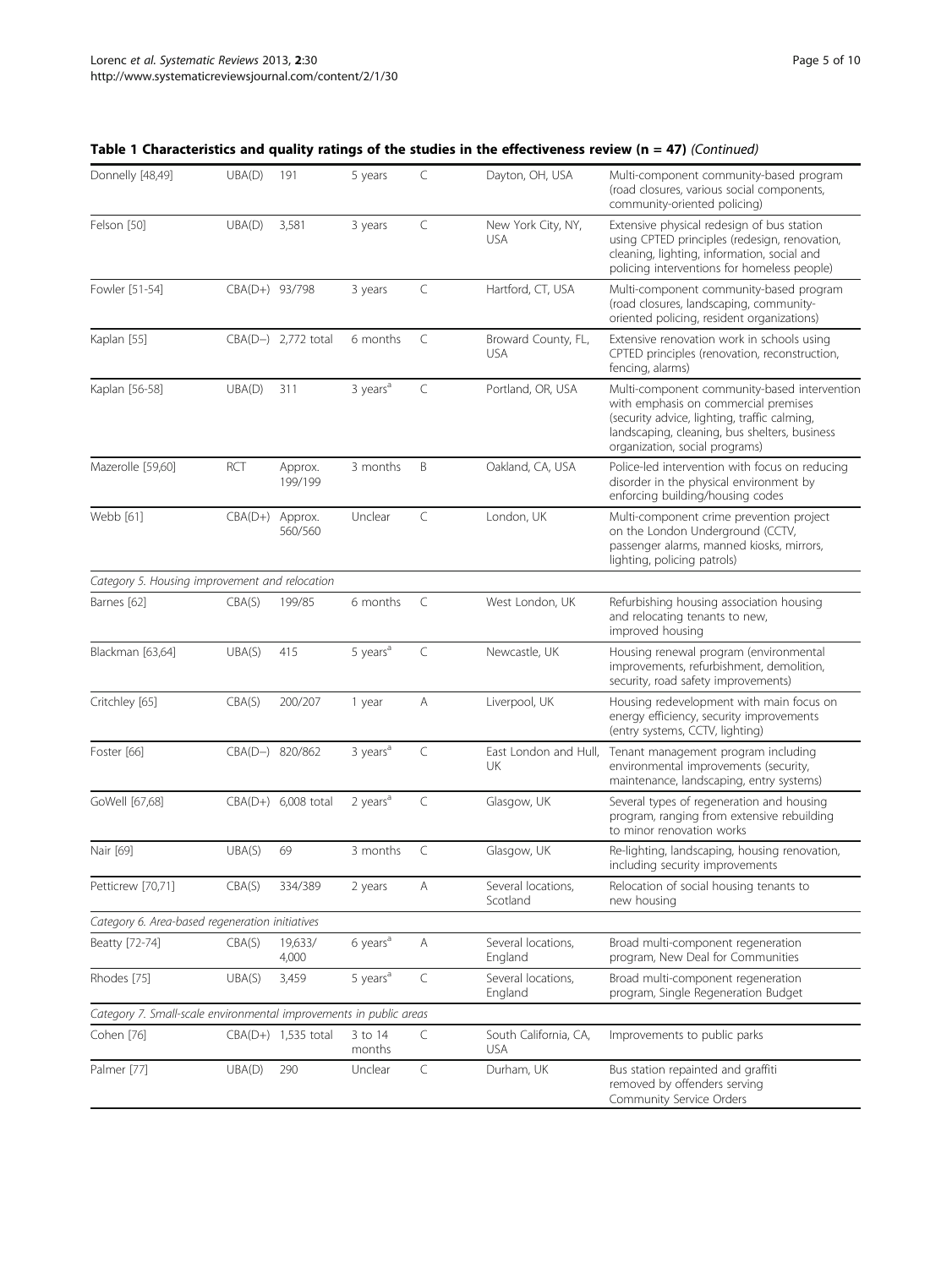areas. Of these, categories 1 to 4 include interventions whose main aim was to reduce or prevent crime and/or the fear of crime, while categories 5 to 7 include interventions which did not have such an aim, but which measured the effect of the intervention on fear-of-crimerelated outcomes.

Study quality overall was generally low: 10 studies were graded as high quality (A), three as medium quality (B) and 34 as low quality (C). The generally low ratings primarily reflect two aspects of the evidence base: the large number of uncontrolled studies, or studies using an inadequately matched control group; and the incomplete reporting of methods, particularly relating to sampling and recruitment.

The findings are summarized for each intervention category. Within each category the findings from higherquality, controlled studies are presented first, followed by those from uncontrolled studies.

## 1. Home security improvements

Five studies were identified in this category, all from the UK. The interventions covered a range of approaches. One study was narrowly focused on providing security improvements to homes [[14](#page-8-0)], while the other studies combined home security with a range of other security and non-security improvements. In one study, security improvements were undertaken within the context of a telecare intervention for older people in sheltered housing [[16](#page-8-0)]. In another study, the security improvements formed part of a broader program of work, which also included broader improvements to homes as well as to the surrounding area (including improved lighting, landscaping and alley gating) [[17](#page-8-0)].

Two controlled studies found reductions in fear of crime as a result of home security improvements (15% [[14\]](#page-8-0) and 16% [[16\]](#page-8-0)). One uncontrolled study reported similar reductions (18% [\[17\]](#page-8-0)), while two other uncontrolled studies found no change in fear of crime outcomes (0.1% across both studies [[18,19](#page-8-0)]).

Overall, the evidence indicates that home security improvements in a range of different contexts may be promising for reducing fear of crime.

#### 2. Installation or improvement of street lighting

Sixteen studies, four controlled and twelve uncontrolled, investigated the effects of street lighting improvements on fear of crime. Fifteen studies were conducted in the UK and one in the Netherlands.

Fourteen studies looked at the effect of improving lighting at an area level on fear of crime in general. Four of these studies used controlled designs [[20,32-34](#page-8-0)]. Of these, two found that the intervention did not reduce fear (−1.5% for one study [\[33\]](#page-8-0); effect sizes were not clearly reported in the other [[20\]](#page-8-0)). One study found

mixed results depending on the exact fear variable used, with significant improvements in two of five analyses (aggregate effect size 2.7% [\[32](#page-8-0)]). The fourth study found a significant improvement in fear in a sample of young people (9.8% [[34](#page-8-0)]).

Ten further studies used uncontrolled designs to investigate similar interventions. Most of these studies found some improvement, although significance was often not reported. Seven studies showed a trend towards reduced fear (5.6% [\[21](#page-8-0)], 6% [[25\]](#page-8-0), 8% [\[23\]](#page-8-0), 8% [\[24](#page-8-0)], 17% [[30\]](#page-8-0), 22% [[28\]](#page-8-0) and 35% [[31\]](#page-8-0)), and three studies showed no change or a trend towards increased fear (0% [[36\]](#page-9-0), -1% [[22](#page-8-0)] and -6% [\[35\]](#page-9-0)).

Finally, two studies investigated smaller-scale changes, both using uncontrolled designs. One study investigated a change from conventional yellow sodium lighting to a new bulb type with a whiter light in North West England [\[27](#page-8-0)], and the other study investigated an increase in brightness, carried out in Enkhuizen, the Netherlands [[37\]](#page-9-0). Both studies found significant reductions in fear of crime (19.7% [[27\]](#page-8-0) and 15.1% [[37\]](#page-9-0)).

Overall, the evidence regarding lighting is rather mixed. While the uncontrolled studies showed reductions in fear, these were generally not replicated in more rigorous studies, although some of the latter studies did show some positive effects.

## 3. Installation of closed-circuit television (CCTV) systems

Six studies investigating the effect of CCTV on fear of crime were identified, five studies from the UK and one study from the USA. Three controlled studies were identified. One of these studies was incompletely reported and did not appear to show any substantial change in fear levels [[39\]](#page-9-0). The second controlled study, carried out in New York City, NY, USA, investigated the effect of the installation of CCTV in a public housing project with transmission to residents' television sets. It showed very mixed findings, with improvements in some fear outcomes and adverse changes in others (median 9.8% [[42\]](#page-9-0)). The third and largest study concerned the effects of installations of CCTV in four town centers and five residential areas in England. It found some within-group reductions in fear (median within-group effect, 5%), but little evidence of reduced fear when the control group was taken into account: out of sixteen analyses reported, only six showed positive comparative trends in fear outcomes (of which two were statistically significant) [\[40](#page-9-0)].

Three uncontrolled studies in England evaluated the impact of CCTV. Two studies showed slight positive trends (2% [[38](#page-9-0)] and 2.5% [[43](#page-9-0)]), and one study showed a negative trend (-7.5% [[44](#page-9-0)]). Statistical significance was not measured in any of these studies.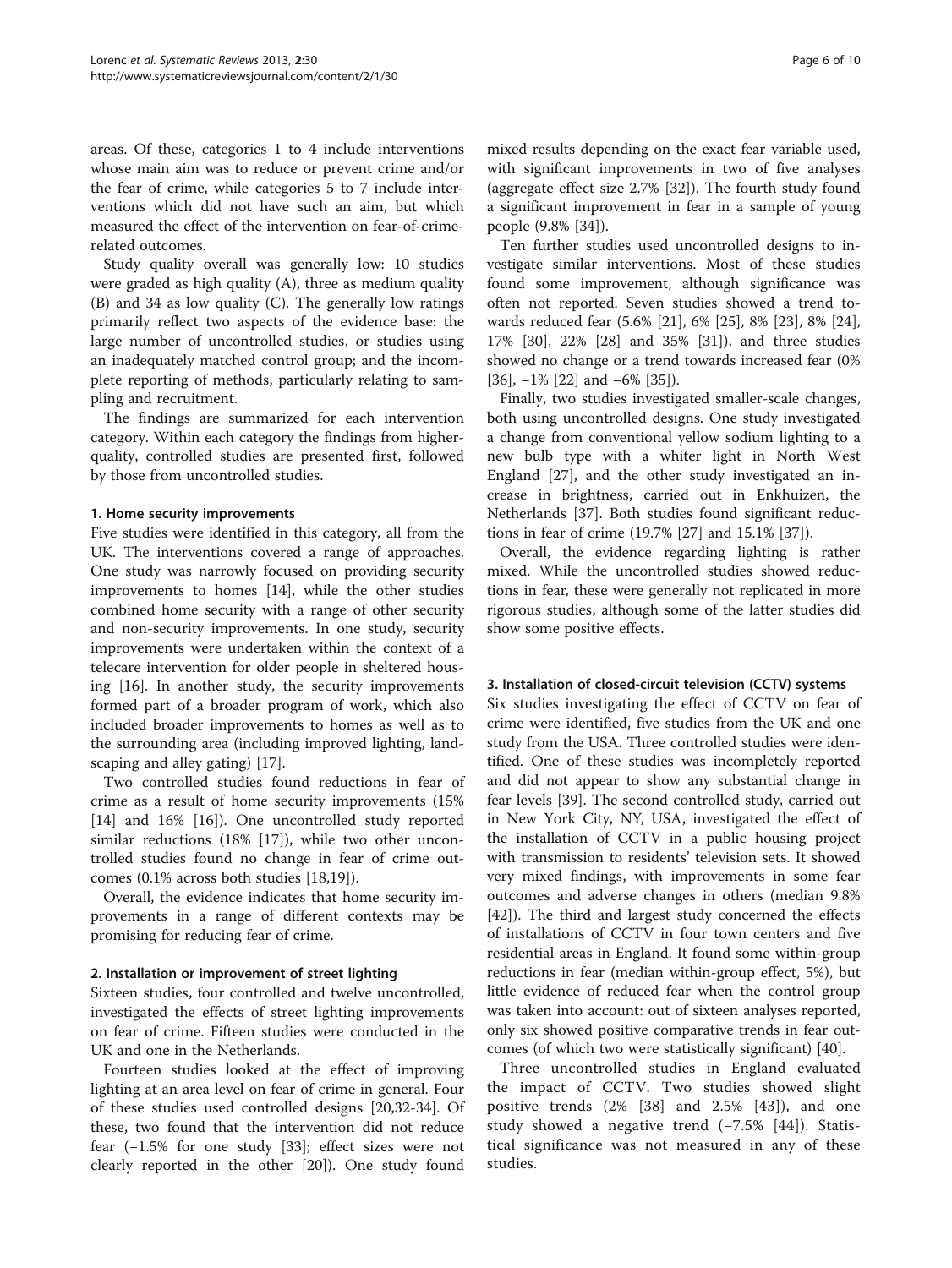Overall, the evidence tends to show that CCTV is not effective in reducing fear of crime, although the quality of the evidence is limited.

#### 4. Multi-component interventions for crime prevention

Nine studies investigated large-scale programs of environmental change to address crime or the fear of crime. Eight studies were based in various cities in the USA and one study was based in London, UK. Intervention components often included security improvements, lighting improvements and installation of CCTV, as well as more general environmental improvements such as landscaping or graffiti removal. In addition, many included non-built-environment components such as changes to policing practice (for example communityoriented policing) and/or social programs (for example drug treatment, employment initiatives). A range of settings were investigated, including residential and business areas, parks, schools and public transport stations.

Three controlled studies reported trends towards reductions in fear of crime [[45,51,61\]](#page-9-0). Two of these studies investigated broad environmental crime reduction programs in residential areas in Chicago, IL, USA (6% [\[45\]](#page-9-0)), and Hartford, CT, USA (4% [[51](#page-9-0)]), which in one case was reported to reach significance, although the analysis is non-standard [\[51\]](#page-9-0). The third study focused on public transport stations in London and showed a positive trend in fear, although significance was not reported (7.5% [\[61\]](#page-9-0)).

However, two further controlled studies showed small and non-significant adverse trends towards increased fear: one study of a police-led intervention in Oakland, CA, USA, to address environmental problems at crime 'hot spots' (change scores not reported [\[59](#page-9-0)]), and the other study of a security program in schools in Broward County, FL, USA (−3.8% [[55](#page-9-0)]).

Two uncontrolled studies also showed reductions in fear of crime: one study of a police-led intervention in a crime 'hot spot' in a park in Pennsylvania, PA, USA  $(29.8\% \, [47])^a$  $(29.8\% \, [47])^a$  $(29.8\% \, [47])^a$ , and the other study in a public transport setting in New York City (21% [[50\]](#page-9-0)), although significance was not reported. One further uncontrolled study of an intervention focusing on road closures in Dayton, OH, USA, showed a non-significant trend toward reduced fear (6% [[48](#page-9-0)]). A fourth uncontrolled study showed mixed results, although with a median positive trend (5% [[56](#page-9-0)]).

Overall, the findings on multi-component environmental crime reduction programs are mixed and do not constitute strong evidence of effectiveness in reducing fear.

## 5. Housing improvement and relocation

Seven studies, all carried out in UK cities, examined the effects of housing improvement on fear of crime outcomes. Three studies included renovation of existing housing [\[63,66,69](#page-9-0)], one study focused on the provision of new housing and relocation of residents [[70\]](#page-9-0), and three studies included elements of both [\[62,65,67\]](#page-9-0).

Three controlled studies all showed small and nonsignificant improvements in fear of crime (2.5% in Liverpool [[65](#page-9-0)] and 7% in London [[62\]](#page-9-0); change scores are not reported for the third study, carried out in Hull and London [\[66\]](#page-9-0)). Four uncontrolled studies showed varying results, with two studies showing significant reductions in fear of crime  $(9.1\%~[70]^b$  $(9.1\%~[70]^b$  $(9.1\%~[70]^b$  and 16.1% [\[63](#page-9-0)]), one study showing no change (1.5% [[69\]](#page-9-0)), and one study showing significant adverse effects in fear (−19% [[67\]](#page-9-0)).

The findings on housing are very mixed. The variation in findings does not seem to depend on whether studies involved substantial relocation or not (as might be hypothesized, since relocation would disrupt social networks, thus potentially increasing fear of crime). However, there are some positive findings from reasonably robust studies.

#### 6. Area-based regeneration initiatives

There were two studies in this category, involving large-scale nationwide urban regeneration programs conducted in the UK. Both the Single Regeneration Budget (SRB) [\[75\]](#page-9-0) and the New Deal for Communities (NDC) [[72](#page-9-0)] included a wide range of component initiatives (for example housing, environmental improvement, employment and economic development initiatives, and crime prevention). In both studies there was no clear trend in fear outcomes. The SRB evaluation showed a 2% within-group improvement [\[75](#page-9-0)]. The NDC evaluation showed substantial improvements in the intervention group over the timeframe of the evaluation (median within-group change, 13.5%), but similar improvements were also found in the matched comparison group, so may not be attributable to the intervention (median comparative change, −2.5%) [\[72](#page-9-0)].

# 7. Small-scale environmental improvements in public areas

One controlled study from the USA and one uncontrolled study from the UK looked at small-scale environmental improvements which were not primarily aimed at reducing crime. In the USA study, new gym equipment was installed in urban parks in Southern California, and general environmental improvements were carried out [\[76](#page-9-0)]. The UK study was set in Durham in the North of England, and involved cleaning and repainting a bus station [[77\]](#page-9-0). Both studies found significant improvements in at least some fear of crime outcomes (change scores not reported in one study [\[76\]](#page-9-0); a significant 8.1% improvement in perceived risk, but no significant change in feelings of safety (change scores not reported) in the other study [[77\]](#page-9-0)).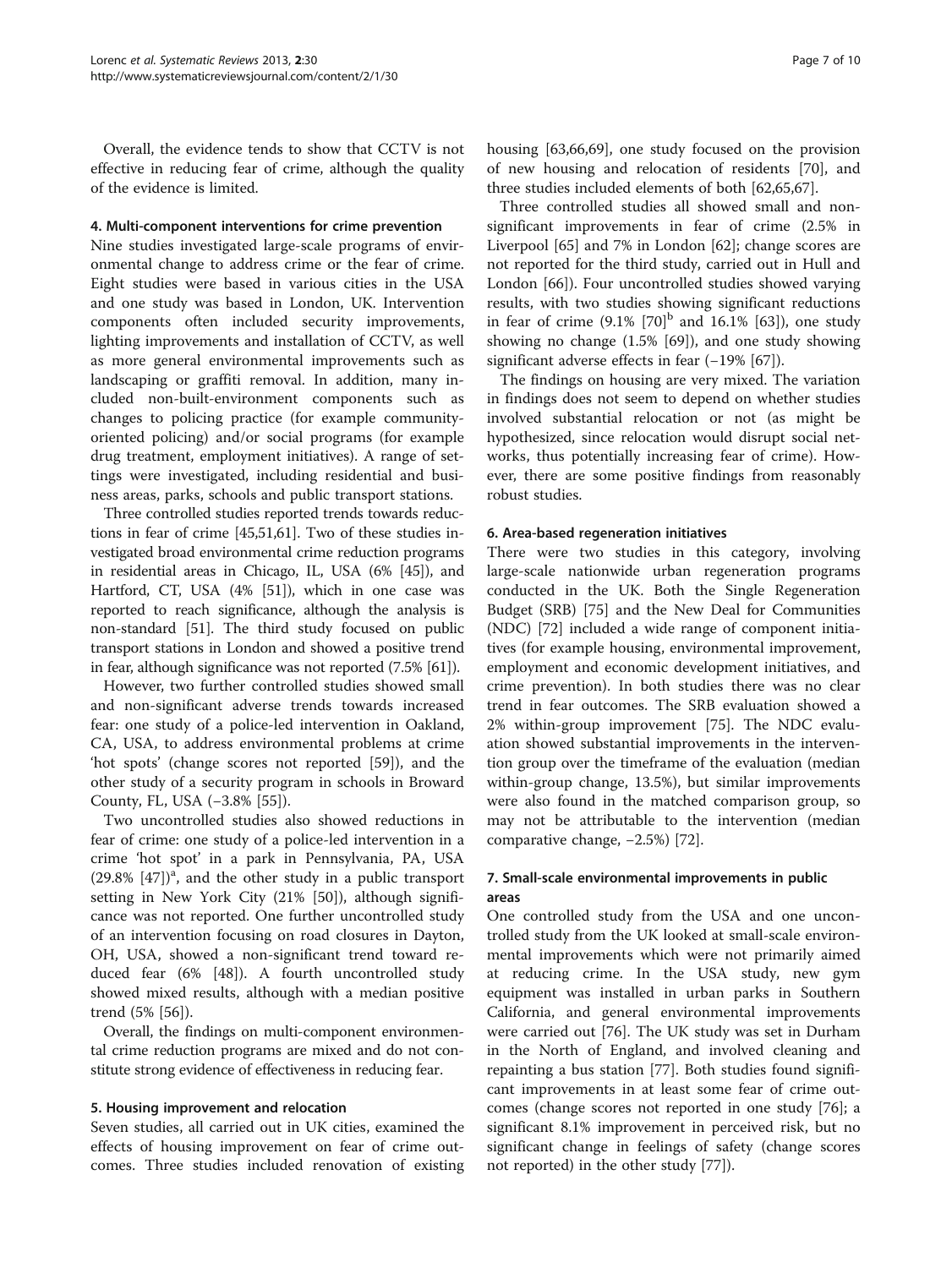## Population subgroups and inequalities

Most information on the differential effect of interventions related to age and gender. Ethnicity was investigated in one study alone [[72\]](#page-9-0) and the effects of socioeconomic status, or relevant proxy measures, on outcomes were not investigated in any studies. Supplementary Additional file [3](#page-8-0) discusses the findings and presents harvest plots for age, gender and ethnicity.

The findings on age were mixed, with some studies showing greater effect in older people and some showing greater effect in younger people. The findings on gender tended to show slightly greater improvements for women than for men. However, the only study to directly measure an interaction between intervention exposure and gender was the non-crime-focused intervention in Durham, which found consistently greater effectiveness for men than women across four outcomes; however, only in one outcome did the difference reach significance [\[77](#page-9-0)].

# Discussion and conclusions

The findings of this review indicate that some environmental interventions may have the potential to reduce fear of crime, although in no case is the evidence conclusive. The most promising categories of intervention appear to be home security improvements (category 1), at least in certain contexts, and general environmental improvements, for which some limited evidence was found (category 7). In most other categories there was little evidence of reducing fear of crime. Where positive findings emerged from non-comparative studies, they were rarely confirmed by more robust designs with matched comparison groups. In some cases, such as street lighting (category 2), effect sizes found in controlled studies were lower than in uncontrolled studies.

Installation of CCTV (category 3) appeared to be the least promising of the interventions, with consistent evidence of ineffectiveness in reducing fear of crime; however, it is possible that these findings may be confounded if CCTV was installed in areas known to be crime 'hot spots'.

Findings in the other four categories were more equivocal, with some positive findings, though none provide strong evidence of reductions in fear of crime. Of concern is the finding from one study of increased fear of crime [\[67\]](#page-9-0). This was a large housing improvement program in Glasgow, Scotland; the study authors speculate that relocation may have had disruptive effects on social networks, hence increasing fear of crime. This hypothesis remains to be tested.

In general, the evidence base covered in the review has considerable limitations. Study quality is generally poor, with very few studies using robust designs with adequately matched control groups, and many studies not conducting appropriate statistical analyses. For those categories containing few rigorously conducted studies, CCTV and multi-component environmental programs in particular, the results should be regarded as indicative only.

One of the most serious limitations of the evidence base is the heterogeneity in the outcome measures aggregated as 'fear of crime' in this review. This heterogeneity, and the associated problems with the concept of fear of crime itself, have been subject to sustained critique. The different definitions of fear have been shown to lead to widely varying empirical results and arguably do not access the same underlying construct [\[78-81](#page-9-0)]. Supplementary Additional file [4](#page-8-0) shows the different types of fear of crime outcome measures included in the studies; as shown, there is wide variation in the types of outcome included. While we have simply aggregated these distinct outcomes in this review as though they referred to the same construct, it should be borne in mind that the heterogeneity of measures places limitations on what can be inferred from the results. In particular, several of the studies with the most positive trends only measured perceived safety, rather than affective fear; [[50,61,76,77\]](#page-9-0) such outcomes could be hypothesized to have a lesser impact on wellbeing.

Positive mental health is increasingly recognized as an important aspect of public health and may be influenced by good living environments, housing, employment, transport, education and a supportive political structure; and at a community level, by a sense of belonging, social support, a sense of citizenship and participation in society [\[82](#page-9-0)]. Fear of crime is one important mechanism (or pathway) which mediates the relationship between these influences and mental health and wellbeing. This review has found some support for the role of physical environment as a target for effective interventions, although further evaluative evidence is needed. As both crime and mental health and wellbeing are strongly socially patterned, future research should also have a clearer equity focus particularly taking account of socioeconomic status, ethnicity and gender.

**Endnotes**<br><sup>a</sup> The Pennsylvania, PA, USA, study [[47\]](#page-9-0) was conceived as a controlled design, but is treated in this review as uncontrolled because the comparison group appear to have benefited from the intervention as much as the 'intervention' group.

 $b$  The Petticrew *et al.* study in Scotland [\[70](#page-9-0)] used a controlled design, but only within-group findings are available for fear outcomes.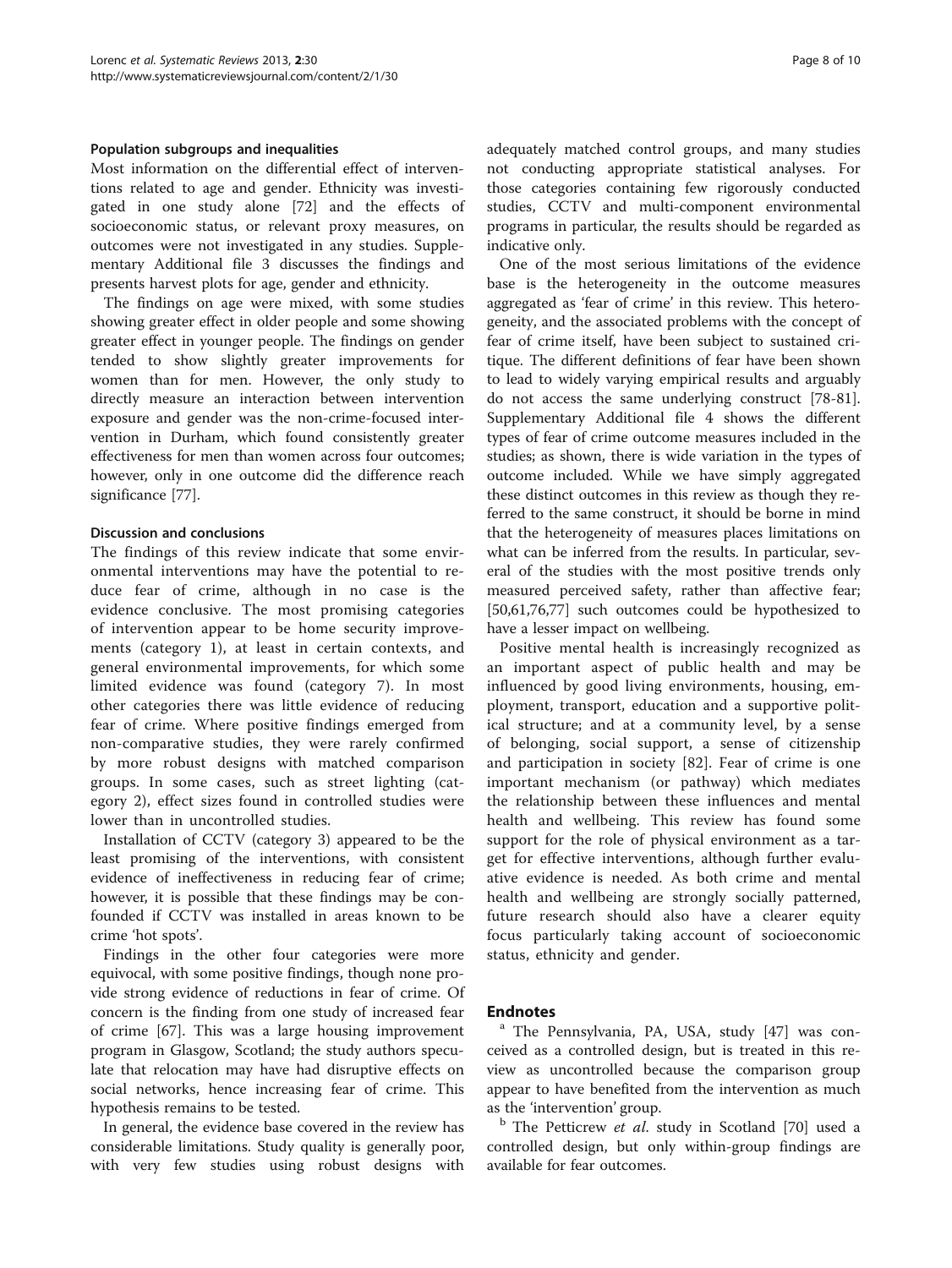# <span id="page-8-0"></span>Additional files

#### [Additional file 1:](http://www.biomedcentral.com/content/supplementary/2046-4053-2-30-S1.doc) MEDLINE search strategy.

[Additional file 2:](http://www.biomedcentral.com/content/supplementary/2046-4053-2-30-S2.doc) Quality assessment for the systematic review of effectiveness.

[Additional file 3:](http://www.biomedcentral.com/content/supplementary/2046-4053-2-30-S3.doc) Findings on population subgroups.

[Additional file 4:](http://www.biomedcentral.com/content/supplementary/2046-4053-2-30-S4.doc) Fear of crime outcome measures.

#### Abbreviations

ASSIA: Applied Social Sciences Index and Abstracts; CCTV: closed-circuit television; CINAHL: Cumulative Index to Nursing and Allied Health Literature; CPTED: crime prevention through environmental design; ERIC: Education Resources Information Center; HMIC: Health Management Information Consortium; NCJRS: National Criminal Justice Reference Service; NDC: New Deal for Communities; NIHR: National Institute for Health Research; OECD: Organization for Economic Co-operation and Development; PHR: Public Health Research; PRISMA: Preferred Reporting Items for Systematic Reviews and Meta-Analyses; RCT: randomized controlled trial; SRB: Single Regeneration Budget.

#### Competing interests

The authors declare that they have no competing interests.

#### Authors' contributions

The idea for the study was formulated by MP and MW, with input from HT, SCu, AS and AR. Searches were conducted by KW. Screening and coding were conducted by TL, DN and SCl. TL conducted the data analysis and wrote the first draft of the manuscript. All authors contributed to revising the manuscript and approved the final draft.

#### Acknowledgements

This project was funded by the National Institute for Health Research Public Health Research (NIHR PHR) Programme (project number 09/3000/14). The views expressed are those of the authors and do not necessarily reflect those of the NIHR. We would like to thank the members of the project Advisory Group: Allan Brimicombe, John Middleton, David Nossiter, James Thomas, Rachel Tuffin and Sandra Walklate.

#### Author details

<sup>1</sup>Department of Social and Environmental Health Research, London School of Hygiene & Tropical Medicine, 5-17 Tavistock Place, London WC1H 9SH, UK. <sup>2</sup> Department of Public Health and Policy, University of Liverpool, PO Box 147, Liverpool L69 3GB, UK. <sup>3</sup>Centre for Reviews and Dissemination, University of York, York YO10 5DD, UK. <sup>4</sup>Social and Public Health Sciences Unit, 4 Lilybank Gardens, Glasgow G12 8RZ, UK. <sup>5</sup>(formerly) School of Geography, Queen Mary, University of London, Mile End Road, London E1 4NS, UK. <sup>6</sup>Institute for Health and Human Development, University of East London, Water Lane, London E15 4LZ, UK.

#### Received: 7 December 2012 Accepted: 4 April 2013 Published: 12 May 2013

#### References

- 1. Lorenc T, Clayton S, Neary D, Whitehead M, Petticrew M, Thomson H, Cummins S, Sowden A, Renton A: Crime, fear of crime, environment, and mental health and wellbeing: mapping review of theories and causal pathways. Health Place 2012, 18:757–765.
- Jackson J, Stafford M: Public health and fear of crime: a prospective cohort study. Br J Criminol 2009, 49:832–847.
- 3. Stafford M, Chandola T, Marmot M: Association between fear of crime and mental health and physical functioning. Am J Public Health 2007, 97:2076–2081.
- 4. Tseng M, Yeatts K, Millikan R, Newman B: Area-level characteristics and smoking in women. Am J Public Health 2001, 91:1847-1850.
- Robinson MB: The theoretical development of CPTED: 25 years of responses to C. Ray Jeffery. In Advances in Criminological Theory, Volume 8. Edited by Laufer W, Adler F. New Brunswick NJ: Transaction Publishers; 1999:427–462.
- 6. Taylor R: Crime Prevention through Environmental Design (CPTED): Yes, no, maybe, unknowable, and all of the above. In Handbook of Environmental Psychology. New York: Wiley; 2002:413–426.
- 7. Welsh B, Farrington D: Effects of improved street lighting on crime. Campbell Syst Rev 2008, 13.
- 8. Casteel C, Peek-Asa C: Effectiveness of crime prevention through environmental design (CPTED) in reducing robberies. Am J Prev Med 2000, 18:99–115.
- 9. Dannenberg AL, Jackson RJ, Frumkin H, Schieber RA, Pratt M, Kochtitzky C, Tilson HH: The impact of community design and land-use choices on public health: a scientific research agenda. Am J Public Health 2003, 93:1500–1508.
- 10. Marmot M, Friel S, Bell R, Houweling TAJ, Taylor S: Closing the gap in a generation: health equity through action on the social determinants of health. Lancet 2008, 372:1661–1669.
- 11. Perry I: Violence: a public health perspective. Global Crime 2009, 10:368-395.
- 12. National Collaborating Centre for Methods and Tools: Quality Assessment Tool for Quantitative Studies. Hamilton, ON: McMaster University; 2008. updated 13 April, 2010.
- 13. Thomson H, Thomas S, Sellstrom E, Petticrew M: The health impacts of housing improvement: a systematic review of intervention studies from 1887 to 2007. Am J Public Health 2009, 99:S681-S692.
- 14. Allatt P: Fear of crime: the effect of improved residential security on a difficult to let estate. Howard J Criminal Justice 1984, 23:170-182.
- 15. Allatt P: Residential security: containment and displacement of burglary. Howard J Criminal Justice 1984, 23:99–116.
- 16. Brownsell S, Blackburn S, Hawley MS: An evaluation of second and third generation telecare services in older people's housing. J Telemed Telecare 2008, 14:8–12.
- 17. Halpern D: Mental Health and the Built Environment: More than bricks and mortar?. Abingdon: Taylor & Francis; 1995.
- 18. Matthews R, Trickey J: Eyres Monsell Crime Reduction Project. Leicester: University of Leicester; 1994.
- 19. Matthews R, Trickey J: New Parks Crime Reduction Project. Leicester: University of Leicester; 1994.
- 20. Atkins S, Husain S, Storey A: The Influence of Street Lighting on Crime and Fear of Crime. London: Home Office; 1991.
- 21. Bainbridge DI, Painter K: The Influence of Improvements to Public Lighting on Crime, Fear of Crime and Quality of Life: A study in the Moseley and Showell Green areas of Birmingham. Birmingham: Aston University; 1993.
- 22. Barr R, Lawes H: Towards a Brighter Monsall: Street lighting as a factor in community safety: The Manchester experience. Manchester: University of Manchester; 1991.
- 23. Burden T, Murphy L: Street Lighting, Community Safety and the Local Environment: Summary of the Leeds project. Leeds: Leeds Metropolitan University; 1991.
- 24. Davidson N, Goodey J: Street Lighting and Crime: The Hull Project. Hull: University of Hull; 1991.
- 25. Herbert D, Moore L: Street Lighting and Crime: The Cardiff Project. Swansea: University of Swansea; 1991.
- 26. Herbert D, Davidson N: Modifying the built environment: the impact of improved street lighting. Geoforum 1994, 25:339–350.
- 27. Knight C: Field surveys of the effect of lamp spectrum on the perception of safety and comfort at night. Light Res Technol 2010, 42:313–329.
- 28. Painter K: Lighting and Crime Prevention: The Edmonton project. London: Middlesex Polytechnic; 1988.
- 29. Painter K: The influence of street lighting improvements on crime, fear and pedestrian street use, after dark. Landsc Urban Plan 1996, 35:193–201.
- 30. Painter K: Lighting, Crime Prevention and Community Safety: The Tower Hamlets project. First report. London: Middlesex Polytechnic; 1989.
- 31. Painter K: Evaluation of Public Lighting as a Crime Prevention Strategy with Special Focus on Women and Elderly People. Manchester: University of Manchester; 1991.
- 32. Painter K, Farrington DP: The crime reducing effect of improved street lighting: the Dudley project. In Situational Crime Prevention: Successful Case Studies. Edited by Clarke RV. Guilderland, NY: Harrow and Heston; 1997:209–226.
- 33. Painter K, Farrington DP: Street lighting and crime: diffusion of benefits in the Stoke-on-Trent project. Crime Prev Stud 1999, 10:77–122.
- 34. Painter K, Farrington DP: Evaluating situational crime prevention using a young people's survey. Br J Criminol 2001, 41:266–284.